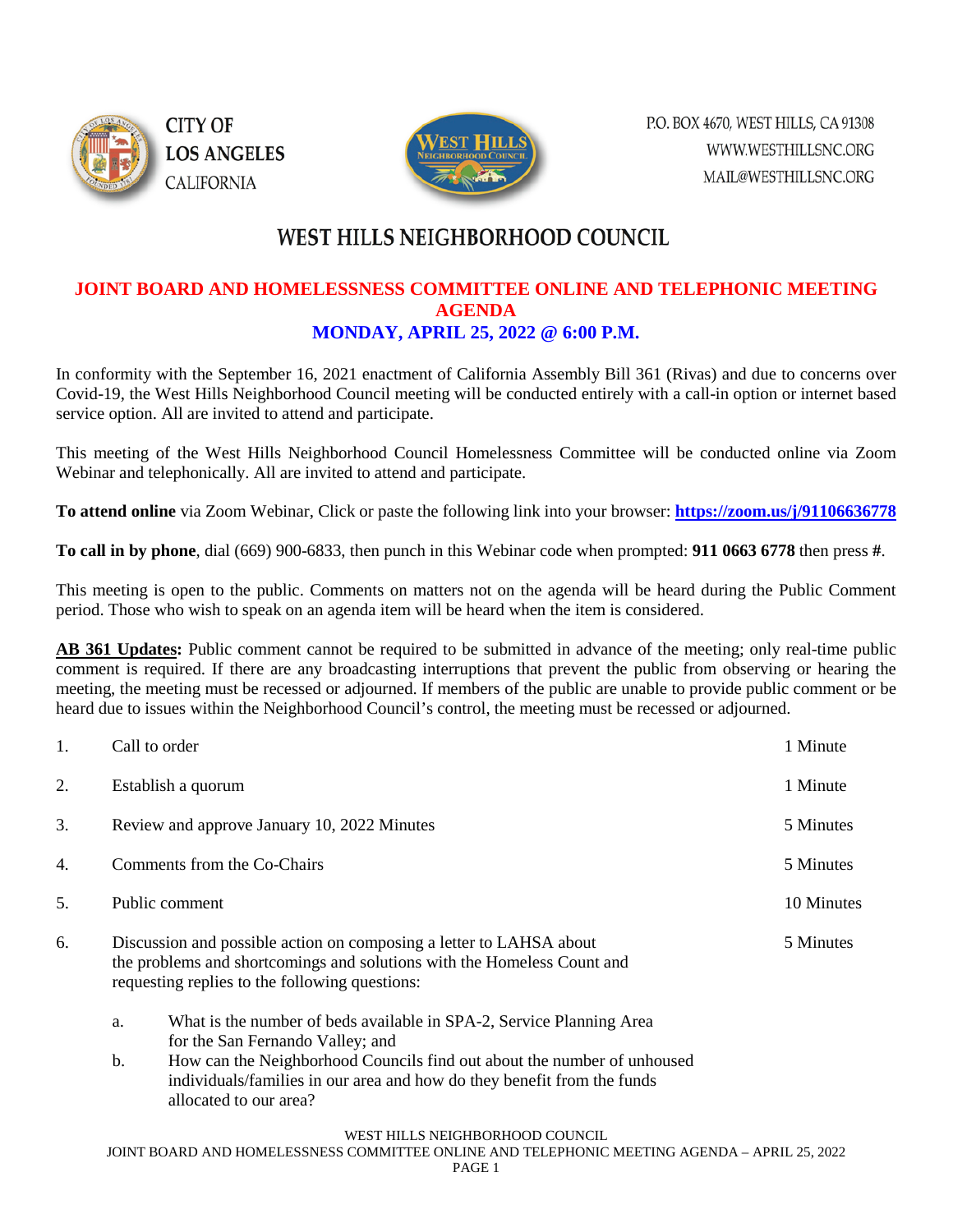- 7. Discussion and possible action on Neighborhood Purpose Grants for the following:
	- a. New Friends Homeless Center Pastor April Belt
	- b. The Food Pantry Debbie Decker
- 8. Discussion and possible action on writing a CIS for distributing Nalexone/Narcan to 10 Minutes the Homeless community for narcotic overdoes in case of emergency. *(Please see attached informational literature for Narcan)*

#### 9. Meeting adjournment – Next meeting is May 16, 2022 at 6:00 p.m. 1 Minute

**Public input at Neighborhood Council meetings:** When prompted by the presiding officer, members of the public may address the committee on any agenda item before the committee takes an action on the item by punching in \*9 (if calling in by phone) or by clicking on the "raise hand" button (if participating online through Zoom) and waiting to be recognized. Comments from the public on agenda items will be heard only when the respective item is being considered. Comments from the public on matters not appearing on the agenda that are within the committee's jurisdiction will be heard during the General Public Comment period. Please note that under the Ralph M. Brown Act, the committee is prevented from acting on a matter that you bring to its attention during the General Public Comment period; however, the issue raised by a member of the public may become the subject of a future committee meeting. Public comment is limited to 2 minutes per speaker, unless adjusted by the presiding officer of said committee.

**Notice to Paid Representatives -** If you are compensated to monitor, attend, or speak at this meeting, city law may require you to register as a lobbyist and report your activity. See Los Angeles Municipal Code §§ 48.01 et seq. More information is available at [ethics@lacity.org/lobbying.](mailto:) For assistance, please contact the Ethics Commission at (213) 978-1960 or [ethics.commission@lacity.org](mailto:)

**Public Posting of Agendas**: WHNC agendas are posted for public review at Shadow Ranch Park, 22633 Vanowen St., West Hills, CA 91307 or at our website, [www.westhillsnc.org](http://www.westhillsnc.org/) You can also receive our agendas via email by subscribing to the City of Los Angeles Early Notification System at [www.lacity.org/government/Subscriptions/NeighborhoodCouncils/index](http://www.lacity.org/government/Subscriptions/NeighborhoodCouncils/index)

**The Americans With Disabilities Act**: As a covered entity under Title II of the Americans with Disabilities Act, the City of Los Angeles does not discriminate on the basis of disability and, upon request, will provide reasonable accommodation to ensure equal access to its programs, services and activities. Sign language interpreters, assistive listening devices and other auxiliary aids and/or services may be provided upon request. To ensure availability of services, please make your request at least three business days (72 hours) prior to the meeting you wish to attend by contacting via email [NCSupport@lacity.org](mailto:NCSupport@lacity.org) or calling (213) 978-1551. If you are hearing impaired please call 711.

Public Access of Records: In compliance with Government Code Section 54957.5, non-exempt writings that are distributed to a majority or all of the board in advance of a meeting may be viewed at the meeting where such writing was considered or by contacting the WHNC's executive director via email at [michelle.ritchie@westhillsnc.org](mailto:michelle.ritchie@westhillsnc.org) Requests can be made for a copy of a record related to an item on the agenda.

**Reconsideration and Grievance Process:** For information on the WHNC's process for board action reconsideration, stakeholder grievance policy or any other procedural matters related to this Council, please consult the WHNC Bylaws. The Bylaws are available at our website, [www.westhillsnc.org](http://www.westhillsnc.org/)

**Servicios De Traduccion**: Si requiere servicios de traducción, favor de avisar al Concejo Vecinal 3 días de trabajo (72 horas) antes del evento. Por favor contacte [Michelle.Ritchie@westhillsnc.org](mailto:Michelle.Ritchie@westhillsnc.org)